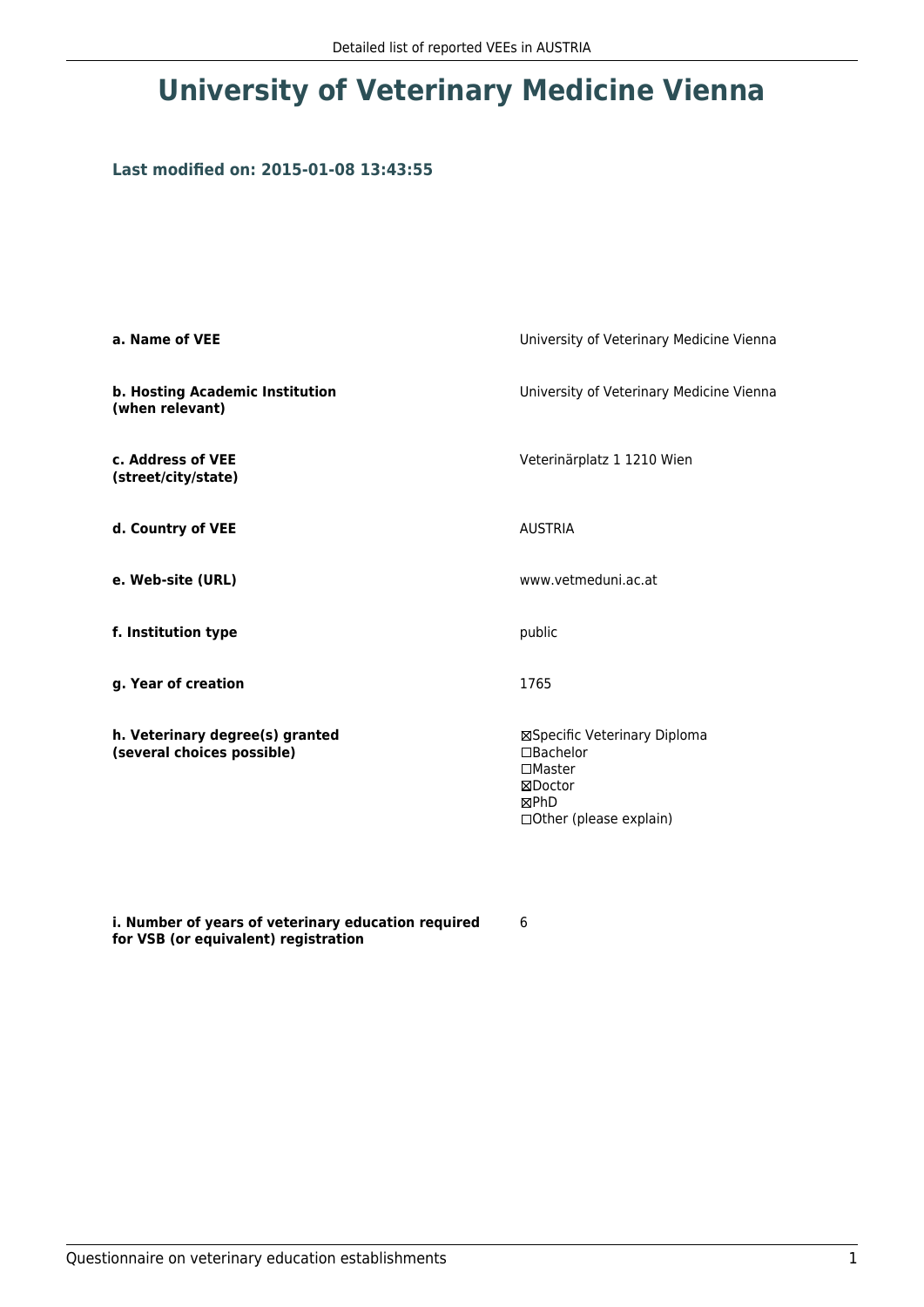## **j. Average number of veterinary students per class**

| within the establishment |
|--------------------------|
|                          |

|                                                                                                   |                                                                                              | <b>1st Year</b>                                                                                                                                                       |                                                                                                                                     | $+200$  |  |
|---------------------------------------------------------------------------------------------------|----------------------------------------------------------------------------------------------|-----------------------------------------------------------------------------------------------------------------------------------------------------------------------|-------------------------------------------------------------------------------------------------------------------------------------|---------|--|
|                                                                                                   |                                                                                              | 2d Year                                                                                                                                                               |                                                                                                                                     | $+200$  |  |
|                                                                                                   |                                                                                              | 3d Year                                                                                                                                                               |                                                                                                                                     | $+200$  |  |
|                                                                                                   |                                                                                              | 4th Year                                                                                                                                                              |                                                                                                                                     | 151-200 |  |
|                                                                                                   |                                                                                              | 5th Year                                                                                                                                                              |                                                                                                                                     | 101-150 |  |
|                                                                                                   |                                                                                              | 6th Year                                                                                                                                                              |                                                                                                                                     | 51-100  |  |
|                                                                                                   |                                                                                              | 7th Year                                                                                                                                                              |                                                                                                                                     |         |  |
| k. Average number of veterinary graduates per year<br>from the establishment                      |                                                                                              |                                                                                                                                                                       | 101-150                                                                                                                             |         |  |
| I. Minimum education required for admission to the<br>establishment<br>(several choices possible) |                                                                                              | ⊠High School University Entrance<br>Qualification<br>□Pre-Veterinary Science Diploma<br>□Pre-Veterinary Science Degree<br>⊠Other specific VEE entrance qualifications |                                                                                                                                     |         |  |
| m. Is there a selection procedure at<br>(several choices possible)                                |                                                                                              |                                                                                                                                                                       | □National level<br>□State level<br>⊠Establishment level                                                                             |         |  |
| n. National accreditation/certification/approval                                                  | Yes                                                                                          |                                                                                                                                                                       |                                                                                                                                     |         |  |
| <b>Accrediting agency:</b>                                                                        |                                                                                              |                                                                                                                                                                       |                                                                                                                                     |         |  |
|                                                                                                   | <b>Name of the Agency</b>                                                                    |                                                                                                                                                                       | <b>EAEVE (European Association of Establishments</b><br>for Veterinary education),<br>http://www.eaeve.org/about-eaeve/contact.html |         |  |
|                                                                                                   | <b>Address of the</b><br>Agency<br>Country of the<br>Agency<br>Date granted (yyyy-<br>mm-dd) |                                                                                                                                                                       | Hietzinger Kai 87, 1130 Wien, Austria                                                                                               |         |  |
|                                                                                                   |                                                                                              |                                                                                                                                                                       | Vienna, Austria                                                                                                                     |         |  |
|                                                                                                   |                                                                                              |                                                                                                                                                                       | 2012-01-01                                                                                                                          |         |  |
|                                                                                                   | <b>Period of validity</b><br>(years)                                                         |                                                                                                                                                                       | $\overline{7}$                                                                                                                      |         |  |